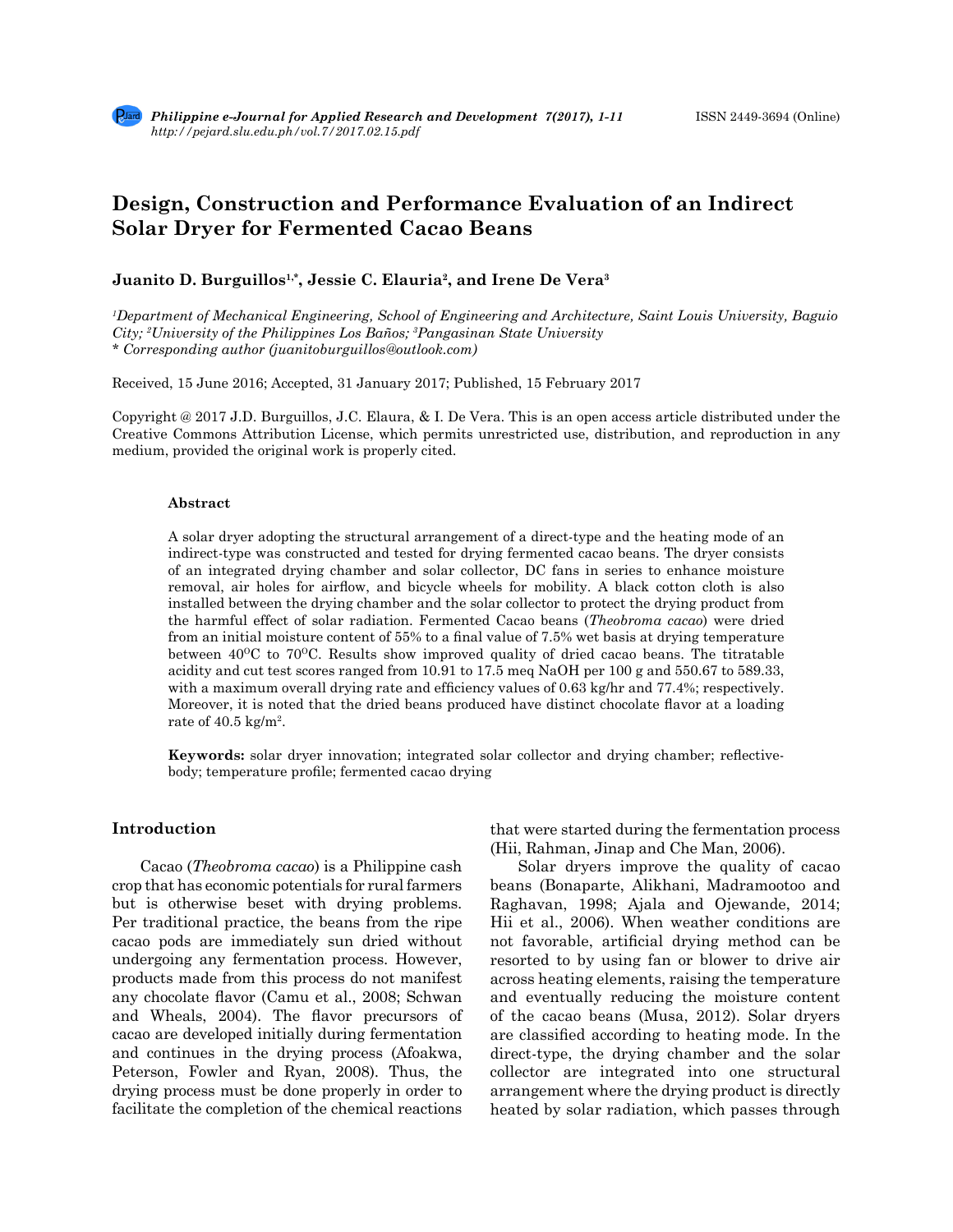the transparent cover and serves as solar heat absorber. The indirect-type comprises a separate solar collector and a drying chamber whereby the heated air from the solar collector dries up the product by means of natural or forced-convection process. When the drying product is heated directly by solar radiation and by the heated air from the solar collector, then it is a mix-mode type solar dryer. The direct-type has advantages, being simple and low-cost as compared to the indirect and mix-mode types that are complex in design and expensive to fabricate. However, the indirect type results in lesser nutritional degradation because exposure to direct ultraviolet rays from solar radiation is completely avoided (Madholopa, Jones and Kalenga, 2002; Pangavhane, Sawney and Sarsavadia, 2002).

The direct and indirect-mode solar dryers have been used to dry fermented cacao beans at loading rates of  $13.5 \text{ kg/m}^2$ ,  $26.9 \text{ kg/m}^2$  and  $40.4$ kg/m<sup>2</sup> (Bonaparte et al., 1998). Indirect drying method, at higher loading rate, has resulted in the lowest acetic acid but poor color for the dried beans; while at low loading rate, the color is good but high in acetic acid. The same results were achieved from using direct solar dryer at different loadings of 20, 30 and 60 kg (Hii et al., 2006) and mixed-mode solar dryer for a load of

50 kg (Fagunwa, Koya and Faborode, 2009). In the direct solar dryer, beans with good color but high acetic acid content were attained at lower loading. In the mixed mode solar dryer with a provision for controlling the rate of airflow, beans of good quality were obtained under free convective drying while acidic flavor were indicated with forced convective drying.

The challenge is to develop an innovative solar dryer that retains the good quality drying of indirect dyers while adopting the simple and low cost design of the direct-type dryers. This study aims to design and construct a new solar dryer with these features, and to test its drying rate and efficiency for fermented cacao beans. The quality of the dried beans will be assessed based on their moisture content, titratable acidity, and cut test score.

## **Material and Methods**

#### *Philosophy of the innovation*

The mode of heating is based on the concept of the indirect solar dryer where the drying materials are not heated directly by solar radiation (Fig. 1). The solar collector is made of transparent glass as covering, and a black cotton cloth 100



**Figure 1.** Mode of heating of the solar dryer.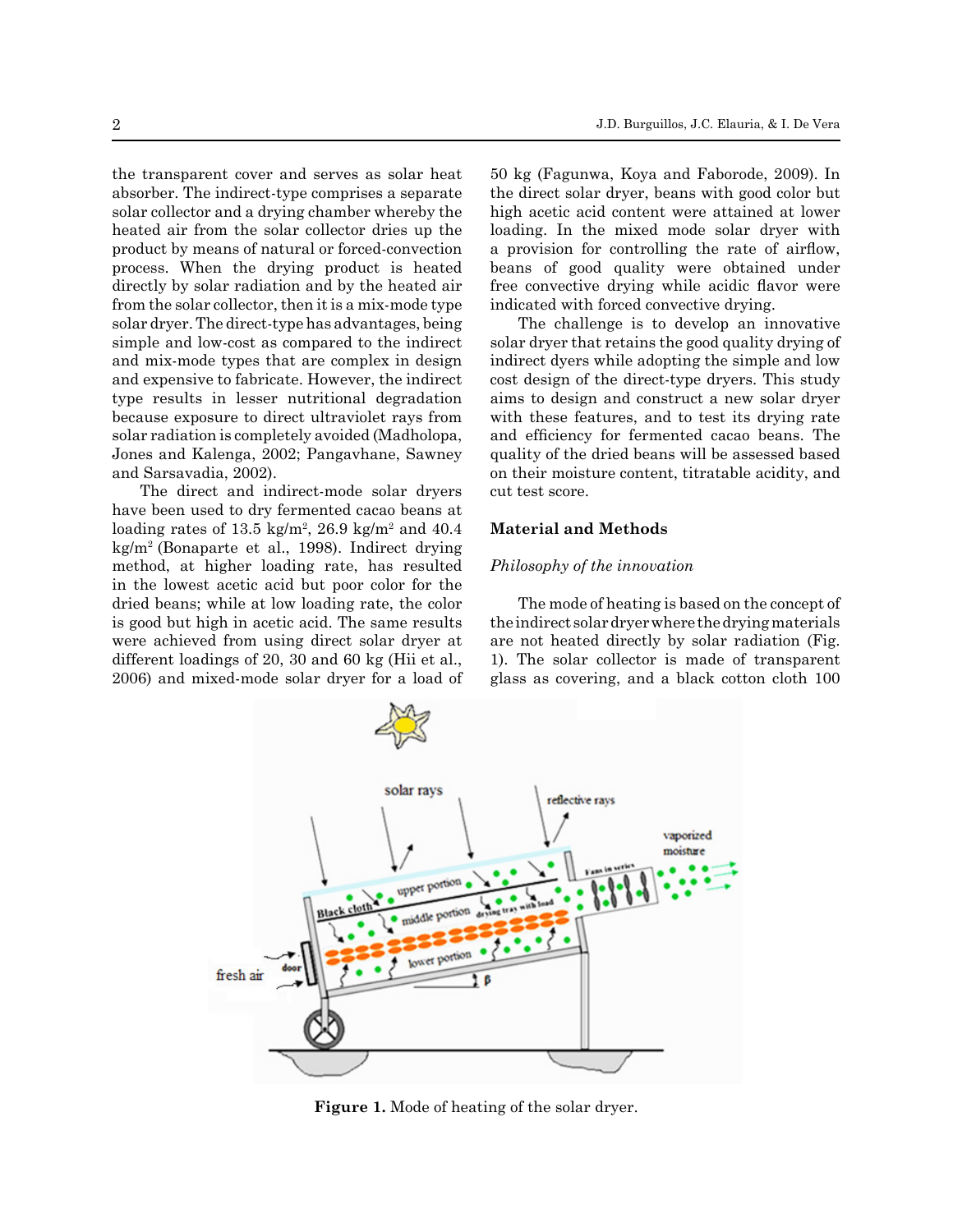mm below it. The transparent glass allows the short wavelength (high energy) solar radiation to penetrate while the black cotton cloth prevents it from reaching the drying materials. The black cotton cloth continuously absorbs heat from the solar radiation, and reradiates long wavelength (low energy) hitting the drying materials. The long wavelength radiation is trapped in the solar collector, causing the temperature to rise which is known as the "greenhouse effect."

#### *Solar dryer*

A new indirect solar dryer was constructed and installed in Mapandan, Pangasinan (latitude of  $15.9167^{\circ}$ N and longitude of  $120.333^{\circ}$ E and at sea level). The design of the new solar dryer adopted the structural arrangement of a direct solar dryer where the drying chamber and the solar collector are considered in one single unit (Fig. 2). The dryer is divided into three major sections: the upper, middle, and lower portions (Fig. 2A). The upper portion (UP) represents the solar collector, and the middle portion (MP) and lower portion (LP) represent the regions above and below the drying tray, respectively. The middle portion is where the drying product is located. A ¾-inch marine plywood was chosen in constructing the solar dryer enclosure because it is easy to handle, strong, and lightweight. The solar dryer comprising the solar collector and the dryer chamber has gross dimensions of 1930 mm long, 820 mm wide and 360 mm depth. Two 510 mm diameter bicycle wheels were mounted at the rear ends to make the dryer mobile. At the front ends, two 4" x 4" x 30" long wooden supports were installed, standing on removable steel supports with a height of 463 mm, thus, tilting the solar dryer to a position equal to the latitude of the drying location for maximum exposure to solar radiation (Onigbogi et al., 2012). A converging nozzle made of ¼ inch plywood was provided which served as an exit for vaporized moisture (Fig. 2B). Double layers of aluminum foil with 10 mm air gap in-between layer cover the inner surfaces of the solar box which serves as radiation shield and heat insulator (Fig. 2C).

The solar collector was covered with 90% transmissivity transparent glass, and a black cloth was provided at the bottom part which serves as heat absorber. The solar collector has a depth of 4 inches and covered with a ¼ inch thick transparent clear glass. The drying chamber and the solar collector were insulated with two layers of aluminum foil with a  $\frac{1}{4}$ -inch air gap to minimize heat loss. Aluminum foil has a high reflective property and air gap has a very low thermal conductivity, thus making this combination a good insulation. The capacity of the solar dryer was based on a heavy loading rate of 40.5 kg/m<sup>2</sup> (Bonaparte et al., 1998). The number of days needed to dry this amount was computed by estimating the amount of solar radiation that can be absorbed by the solar collector (Duffie and Beckman, 2006).

The drying chamber has a depth of 254 mm and housed an aluminum drying tray whose dimensions are 1900 mm long, 650 mm wide and a depth of 75 mm (Fig. 2D). The drying tray was made of 1" x 1" aluminum angular bar to form a rectangular shape. A  $1\frac{1}{2}$  inch aluminum flat bar was added on top of the angular bar all around the tray to form a total depth of 75 mm. The bottom part was provided with a fine aluminum screen as the top layer and a coarse one as support. The tray was subdivided into 10 compartments of equal sizes with numberings of 1, 2, 3, 4, 5, 6, 7, 8, 9 and 10, respectively. These numberings represent the locations at the middle portion above the drying tray as follows: MP 1&2 and 9&10 at the extreme ends and MP 5&6 at midway. A black cotton cloth was provided in-between the solar collector and the drying chamber to protect drying product from direct rays of the sun coming from the solar collector and at the same time as heat absorber.

Four 12 volt DC axial fans in series were provided inside the converging nozzle at one end of the solar dryer to facilitate the strong suction effect for an easy and fast rate of vaporized moisture removal, simultaneously creating negative static pressure. A sun screen support made of ¼" diameter steel bar is provided as support for the black polyester cloth during highintensity solar radiation, especially between 11 AM to 1 PM to prevent the drying temperature going beyond the recommended value. To monitor the temperatures at the different locations inside the solar dryer, the solar box is provided with resealable holes for glass thermometer and humidity probe (Fig. 2E). These resealables holes are also used to provide airflow to accelerate the evacuation of vaporized moisture.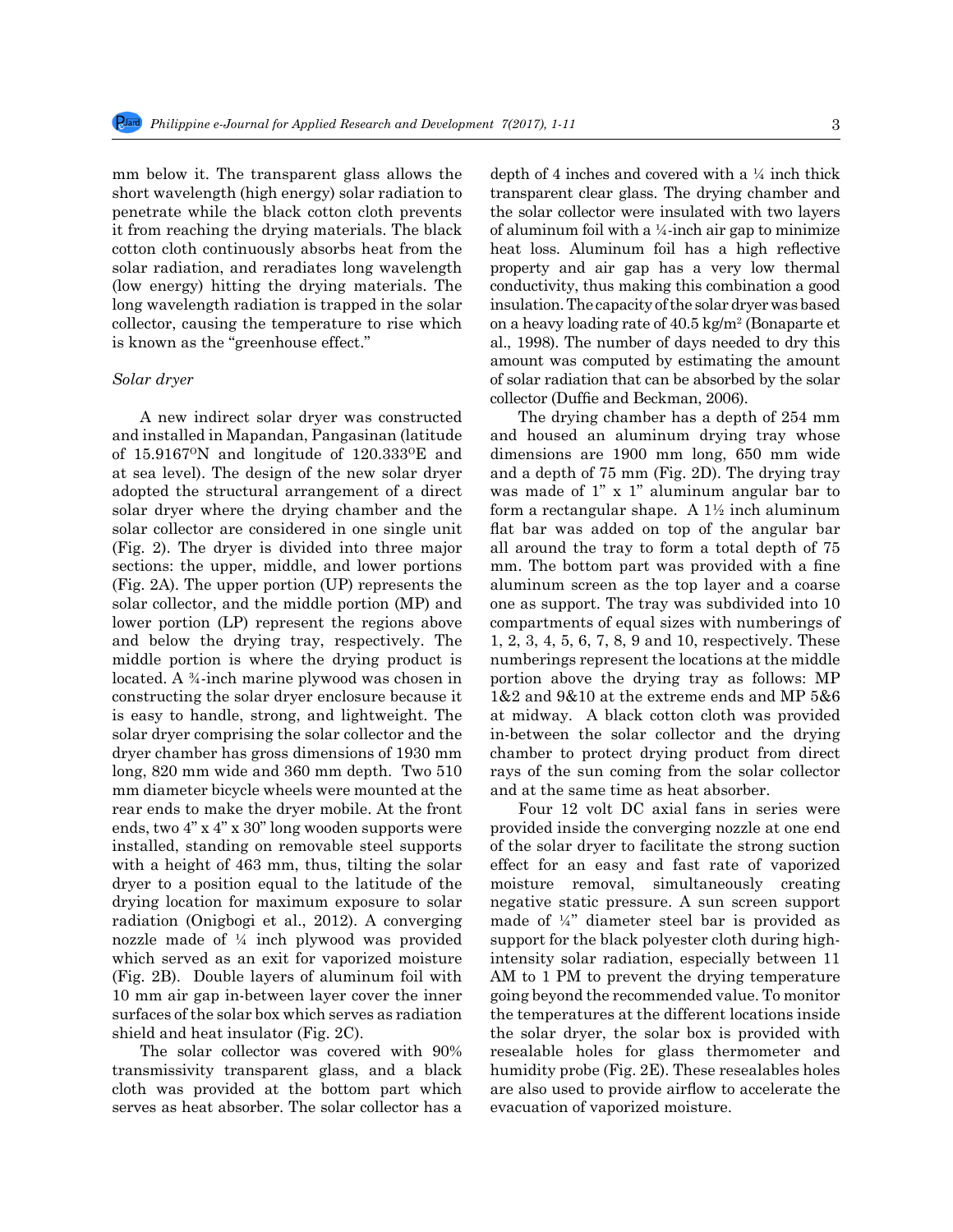

**Figure 2.** Schematic design of the solar dryer *(2A: Major sections of the solar dryer, 2B: Dimension of the solar dryer, 2C: Solar box, 2D: Drying tray, 2E: Resealable holes).* 

## *Instruments and data collection*

TENMARS mini pocket digital solar power meter model TM-750 with an accuracy of 10 W/ m2 was installed on a flat surface adjacent to the solar dryer to measure the hourly solar radiation flux incident on a horizontal surface. Lutron pocket type digital humidity meter model HT-305 measured the ambient temperature and relative

humidity at an hourly interval. Distribution of temperatures inside the dryer chamber was determined by measuring the temperature at extreme ends and at the center of the drying tray using glass thermometer with a scale range of  $-10$  to  $100^{\circ}$ C for an hourly interval. A digital anemometer meter model AM-4206 measured the exit velocity of gas coming out from the converging nozzle.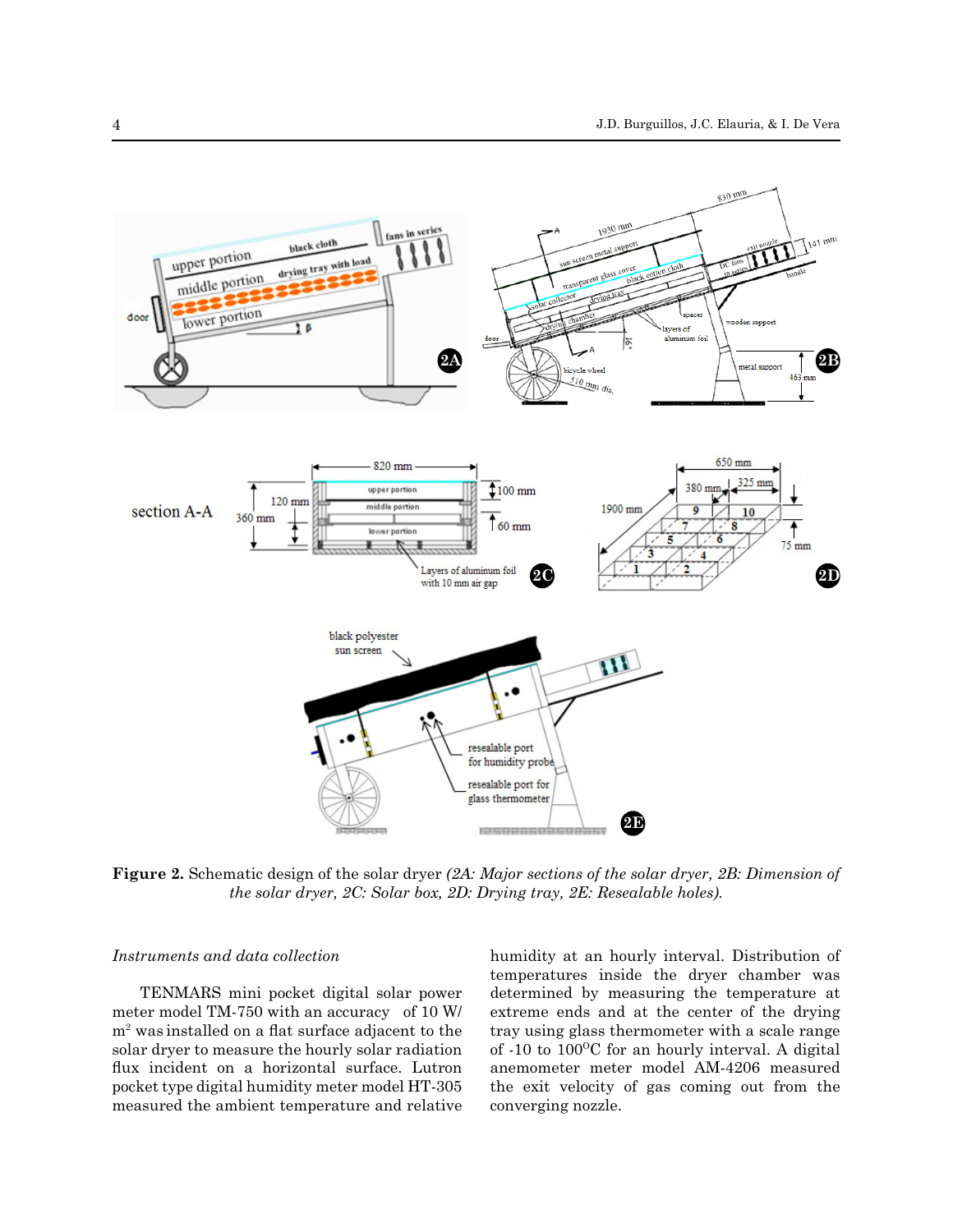## *Drying experiment*

Fresh cacao beans were collected with mixture of different varieties. The first trial was conducted in March 2014 and the 2nd and 3rd trials in January 2015. Prior to drying, the fresh beans were allowed to ferment for 6 days using the basket method. An average of 45 kilograms of fermented cacao beans with an initial moisture content of 55% wet basis were loaded into the drying tray for each drying test to satisfy the estimated high loading rate. High loading rates slow down the initial rate of drying in the bean mass and, therefore, allow a longer period for the loss of acids either enzymatically or physically (Liau, 1978; Jinap, Thien and Yap, 1994).

Weather conditions during the tests varied from fair to intermittent cloudy sky. Sometimes, rainshowers occurred in the late afternoon. Sun drying was also conducted to compare the performance of the solar dryer. Turning of beans was done during the drying, with increasing frequency in the 2nd and 3rd trials. Moisture reduction was determined by weighing the representative sample every hour. The drying test was stopped when the weight of the representative samples became constant.

# *Moisture content, titratable acidity and cut test scores*

Final moisture content and titratable acidity were analyzed at the DOST laboratory using the oven method and AOAC method 920.92/Glass electrode, respectively. To assess the physical quality of the dried beans, Shamsuddin and Dimick's modified cut test score method (cited by Bonaparte et al., 1998) was followed. One hundred beans were cut lengthwise using sharp steel blade to expose maximum cotyledon surface, and the colors were assessed as fully brown, ¾ brown, half purple/half brown, 3/4 purple, fully purple, or slaty. Scores of 6, 5, 4, 3, 2 and 1 were assigned to each type of color from fully brown to slaty. The number of beans in each type was multiplied by the corresponding score to obtain the cut test score for the specific drying method. The cut test was done after every trial to indicate the level of browning and degree of fermentation. The beans were also checked for internal molding.

## *Drying efficiency and drying rate*

Drying efficiency indicates the overall thermal performance of the system. This is essentially a measure of how effective the use of solar radiation is to the drying system. It is the ratio of energy required to evaporate the moisture from the product to the energy supplied to the solar dryer, which takes into account the energy consumed by the blower for forced convection solar dryers. It represents how much of the total heat energy absorbed by the solar collector was utilized to dehydrate the product to its final moisture content. The drying efficiency is approximated by the formula given by Brendorfer and Kennedy (1995):

$$
Drying\,efficiency, \eta_d = \frac{(W \Delta H_L)}{\sum S_H A_C T + Q_b}
$$

Where *W* is the moisture evaporated (kg) in time t,  $\Delta H_L$  is the latent heat of vaporization of water at the final temperature of product in kJ/kg (Table 2),  $A_c$  is the area of collector in  $m^2$  (Table 2),  $S<sub>H</sub>$  is the hourly absorbed solar radiation by the solar collector in kJ/s-m<sup>2</sup> , *T* is the total time in sec., and  $Q_b$  is the energy in kJ used by the exhaust fan for time, *T*.

The drying rate may be influenced by the size, shape, and moisture content of the drying product. However, the effect of relative humidity, dryer temperature, and airflow rate can contribute significantly. Daily drying rate is determined when the amount of moisture removed per hour is considered. The overall drying rate represents the total moisture removed for the duration of the drying time. The drying rate of solids, based on the moisture removed can be expressed as follows (Itodo, Obetta, and Satimehin, 2002),

$$
Drying\ rate, \frac{dM}{dt} = \left[\frac{M_i - M_f}{t}\right] x 100\%
$$

Where  $\frac{dm}{dt}$  is the drying rate in kg/hr,  $M_i$  is the initial moisture content in kg,  $M_f$  is the final moisture in kg, and *t* is the time interval in hr.

# *Statistical analysis of data*

Influence of solar intensity on the ambient conditions (temperature and relative humidity)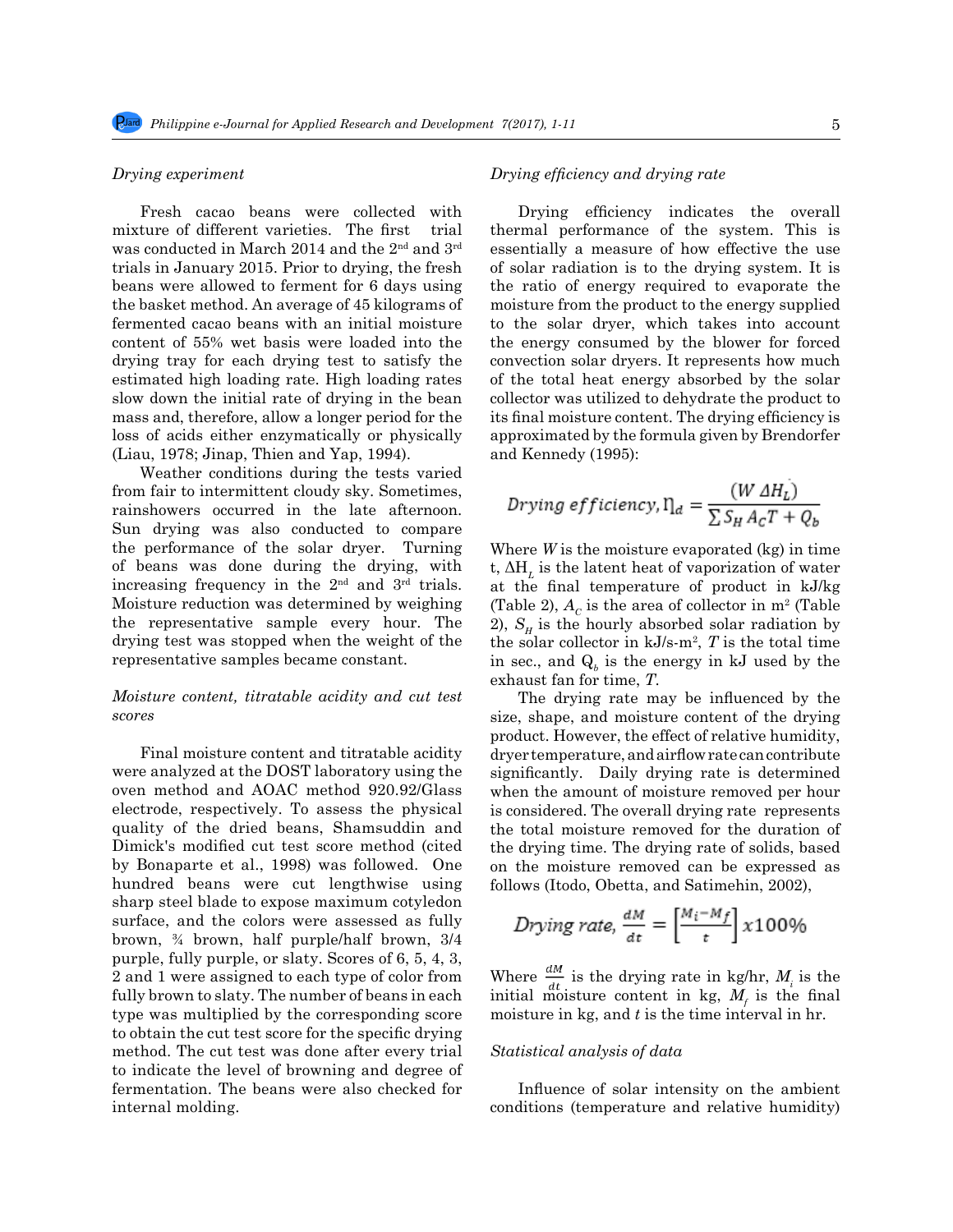as well as on the dryer conditions (temperature and relative humidity) were examined using simple linear regression. Their relationships were analyzed using correlation analysis. Significant differences of temperatures (dependent variable) amongst the different locations (independent variable) specifically at the middle portion of the drying chamber (MP 1&2, 5&6, and 9&10) were analyzed by one-way ANOVA. Least Significant Difference revealed the locations. One-way ANOVA also determined the differences of the drying methods (dependent variables) based on the thermal performance and quality assessments (independent variables). Analyses of the statistical tools are at 95% (*p<0.05*) and 99% (*p<0.01*) confidence level using SPSS software.

# **Results and Discussion**

# *Temperature and relative humidity profile of the solar dryer*

The solar dryer performed well throughout the drying tests in terms of solar intensity, temperature, and relative humidity (Fig. 3). Weather conditions fluctuated from fair to an



**Figure 3.** Performance of the solar dryer for the three trials *(3A: Solar intensity, 3B: Temperature, 3C: Relative humidity of the solar dyer).*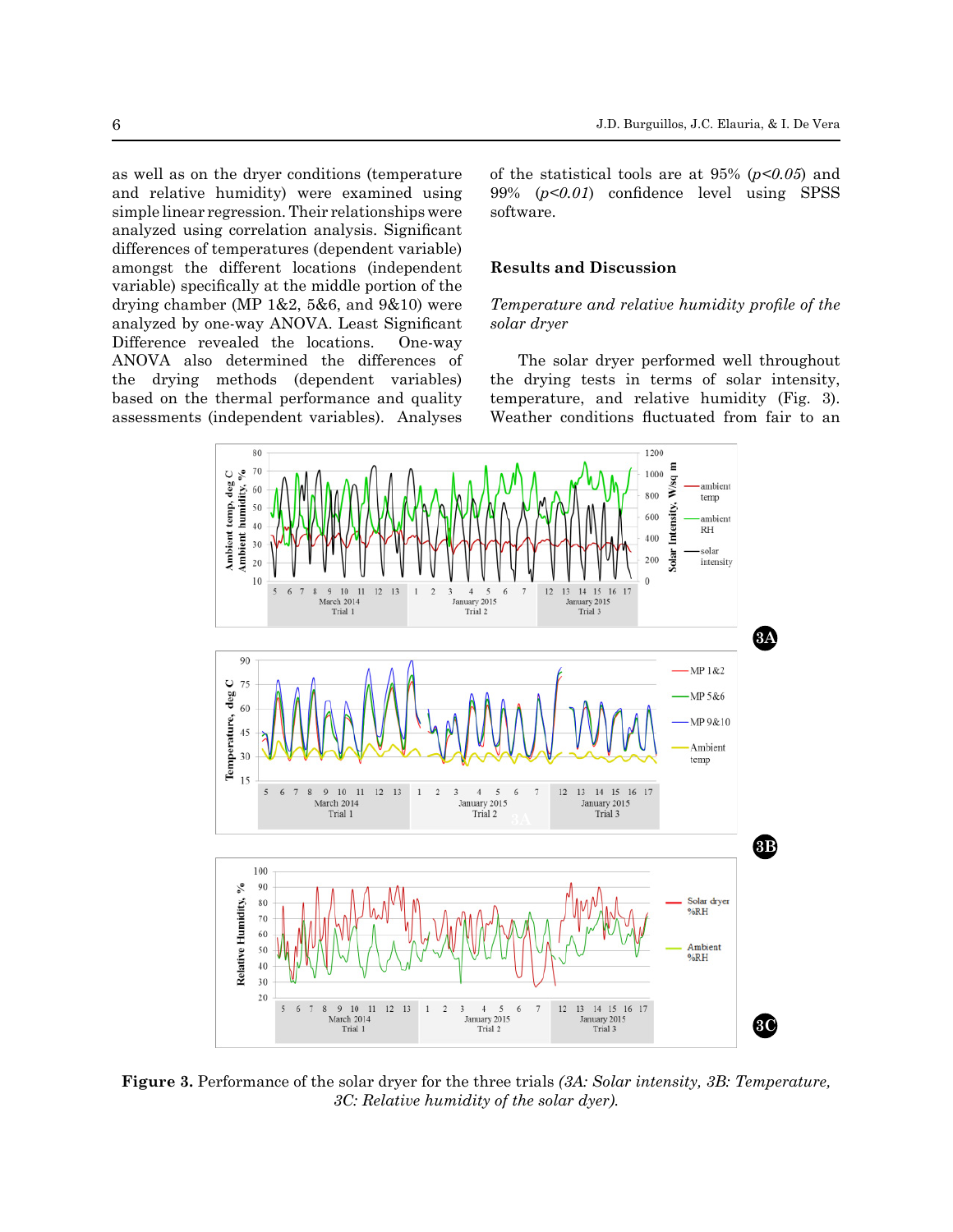intermittent cloudy sky, and there were times of continuous sunshine the whole day. The ranges of solar intensities recorded during the experimental runs are 100-1084 W/m<sup>2</sup> for the 1<sup>st</sup> run, and 100-808 and 100-894 W/m<sup>2</sup> for the 2<sup>nd</sup> and 3<sup>rd</sup> runs, respectively (Fig. 3A). The variation of measured solar intensities may be accounted for by the variation of weather conditions depending on the time of the day when the data were collected. This variation may affect the drying process because the amount of necessary heat to dry the product depends on the magnitude of absorbed solar radiation by the solar collector. The drying time can lengthen during intermittent cloudy sky or shorten during continuous clear sky condition. If the weather condition is bad, the solar dryer needs to be provided with back-up heater. The corresponding ranges of ambient temperatures are 29-39, 27-38 and  $26-33^{\circ}$ C consecutively for the 3 trials. The relationship between the solar intensity radiation and ambient condition could not be established exactly because significant correlation was not observed consistently for the three runs. If there was, it is weak because Pearson coefficient is less than 0.5 at p-value<0.01. But the ambient temperature and relative humidity are negatively correlated at a significant value of p<0.01 with high Pearson coefficient of greater than 0.5. This finding can be supported by the concept of thermodynamics that when a gas is heated it expands, thus increasing its moisture holding capacity.

The minimum and maximum values at MP locations for ambient temperature were  $24.7^{\circ}$ C and  $39.9^{\circ}$ C, respectively (Fig. 3B). The solar dryer temperatures are considerably higher than the ambient temperatures throughout the drying tests. Intermittent cloudy sky was frequently experienced during the 2nd and 3rd trials that caused the ranges of solar intensities to drop, thus slightly decreasing the ranges of dryer temperatures. The ranges of dryer temperatures in consecutive order from 1st to 3rd trials were 29-89, 26-83, and 32-66<sup>o</sup>C with maximum average dryer temperature of  $76.7^{\circ}$ C, which is higher than the solar dryer design with mirror booster in drying red chili (Paul and Singh, 2013). The variations of dryer temperatures can be associated with the fluctuations of solar intensity and ambient temperature. Regression analysis confirms that the solar intensity significantly influenced the ambient temperature as well as the solar dryers' temperature at p-value of 0.05. The ambient temperature also influenced the dryer temperature at  $p$ -value = 0.05. According to the principle of heat transfer (Cengel, 2008), at high ambient temperature the heat loss from the dryer is low because the temperature gradient between the dryer and the ambient is small. However, at low ambient temperature, the heat loss is high due to large temperature gradient.

With regards to the temperature distribution inside the solar dryers, ANOVA analysis showed significant difference existed at  $p$ -value =  $0.05$ between the extreme ends of the drying chamber particularly at MP 1&2 and MP 9&10 during the  $1<sup>st</sup>$  trial. However, no significant differences existed when four 10 mm holes, evenly spaced, were provided at the rear end of the dryer to increase airflow. The air holes may have induced air turbulence producing uniform heat distribution inside the solar dryer.

The relative humidity in the dryer is relatively high at the start and followed a decreasing pattern. Its magnitude is higher than ambient throughout the experiment, except on the last day when the drying product has reached the desired moisture content (Fig. 3C). The higher reading was due to the rapid vaporization of free moisture from the surface of the drying product, and the rate of vaporized moisture removal by the exhaust fan is relatively lower than the rate of vaporization of moisture from the product. As the drying process continues, the relative humidity inside the dryer decreases slowly as the concentration of free moisture from the surface of the product slowly declines, and eventually it becomes equal or lower than the ambient relative humidity.

#### *Drying rate and drying system efficiency*

Moisture loss was slow in the first and second trials, but great improvement was observed in the third trial, showing a steep curve (Fig. 4A). This behavior was also observed in the daily drying rate (Fig. 4B) and the system efficiency curves of the solar dryer (Fig. 4C). It is apparent that the pattern of the drying rate and the system drying efficiency are generally high for the first few days during the first and second trials, and then declined abruptly on the last day. The third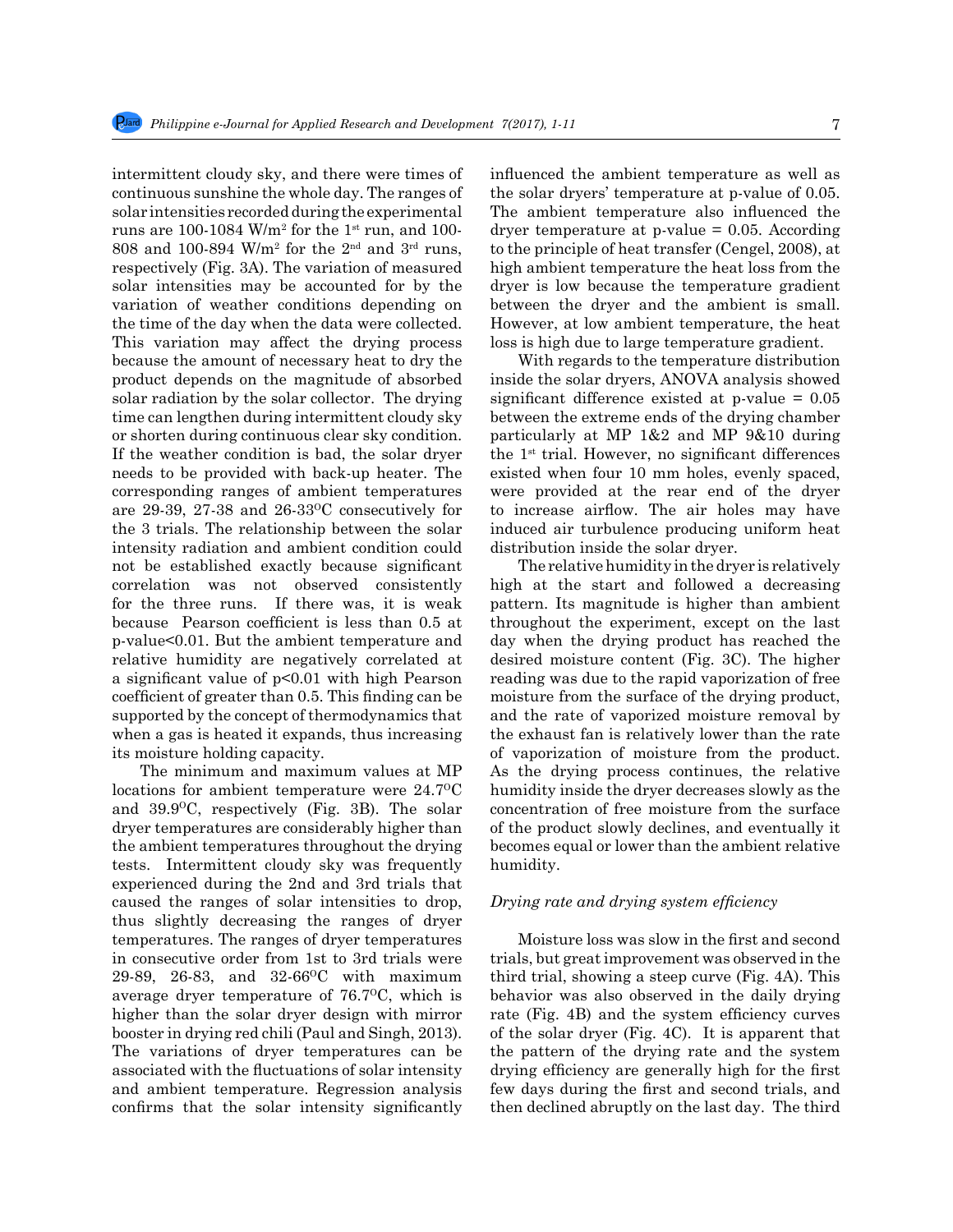

**Figure 4.** Daily drying rate and system efficiency curves of the solar dryer.

trial, however, showed a decreasing pattern from the start, and this may be accounted to the shorter drying time. Sun drying behavior is consistently with steeper slope during the first few days, showing a fast drying behavior and declining slowly on the remaining days. The first few days of drying fermented cacao beans are crucial because formation of molds will most likely occur if moisture removal was not sufficient (Bonaparte et al., 1998). However, case hardening may happen during fast drying, causing the inefficient removal of acetic acid from the beans (Barel, 1998 as cited by Zahouli, Guehi, Monke Fae, Ban-koffi, and Nemlin, 2010). Although, the moisture removal was faster in sun drying method throughout the test runs, ANOVA analysis showed no significant differences in the drying rate of the two methods at a significance level of p<0.05. Over-all drying rate and system efficiency are shown in Figures 4. Maximum overall drying rate and efficiency was attained in the third trial with values of 0.63 kg/hr and 77.4%, respectively. The increase in magnitude was due to the increase in frequency of beans' turning from 3 to 6 times a day, and airflow velocity from 0.8 to 1.4 m/s.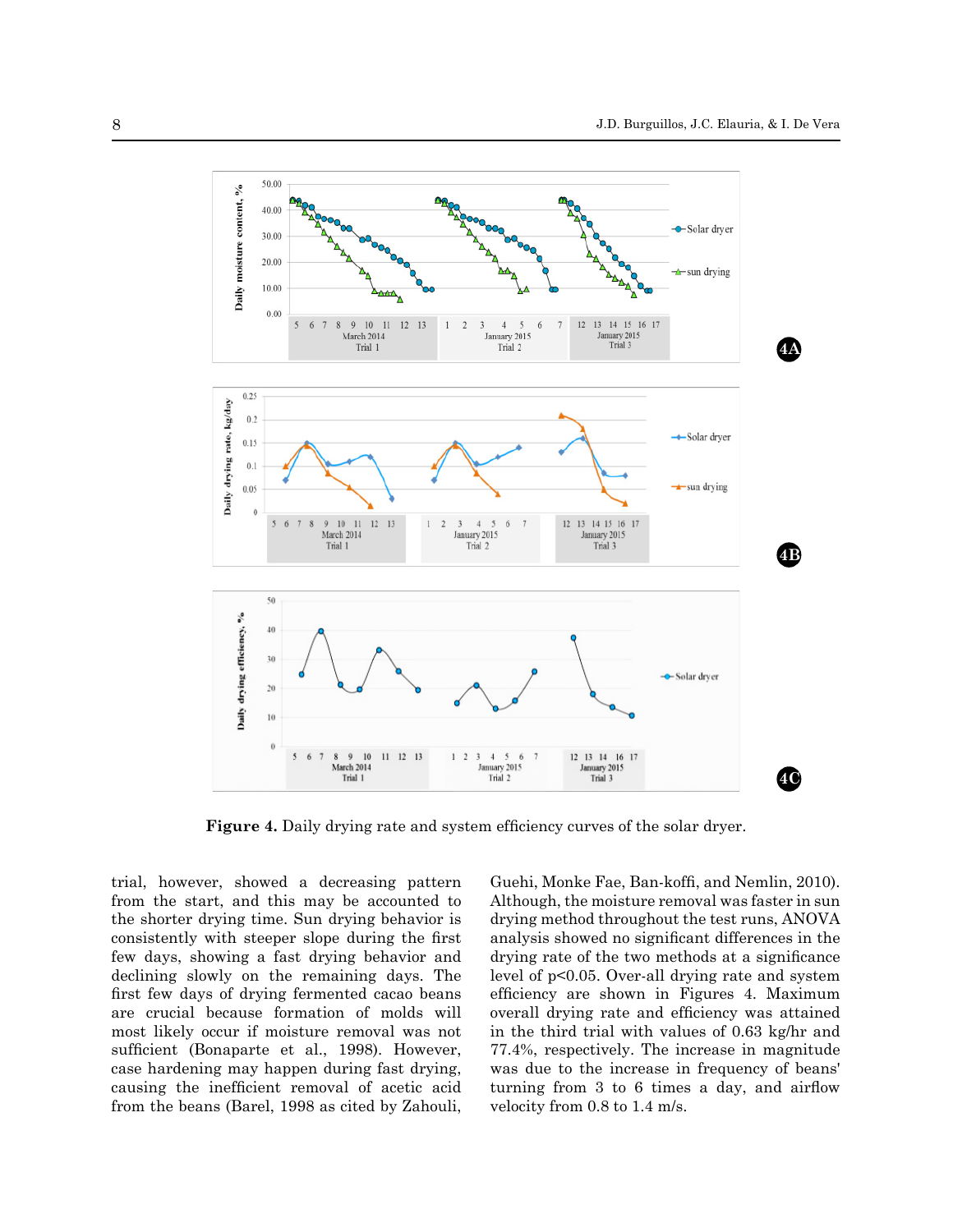#### *Titratable acidity and cut test scores*

The titratable acidity (acetic acid) and cut test scores of the dried beans are shown in Figure 5. The average value of titratable acidity before drying is 25.75 meq NaoH per 100g as determined from similar study (Hii et al., 2006). The graph shows a decrease in titratable acidity in the beans in the second and third trials from the solar dryer with minimum values of 12.53 and 10.91 meq NaOH per 100g, respectively (Fig. 5A). Result from the sun drying method did not show any improvement for the three trials, hence, it is not capable of reducing the acetic acid due to faster drying rate and, thus, causing the beans surface to case harden. The lowest value observed from the solar dryer was slightly better than those reported from similar studies (Bonaparte et al., 1998; Hii et al., 2006) at similar loading rates with values of 13.3 and 12.6 meq NaOH. Slow initial drying rate may happen at high loading rates, allowing a longer period for the loss of acids either enzymatically (Liau, 1978) or physically (Jinap et al., 1994) as mentioned from a similar study (Bonaparte et al., 1998). Therefore, the new solar design is capable of producing low acidic dried beans.

Average cut-test scores ranged from 550.67 to 589.33 (Fig. 5B). These scores indicate a high proportion of fully brown beans in the samples from the solar drying method. No statistical differences were observed between solar and sun drying methods. However, the solar drying revealed the highest score while sun drying the lowest.



**Figure 5.** Titratable acidity and cut test scores of dried fermented cacao beans for the solar dryer and sun drying methods.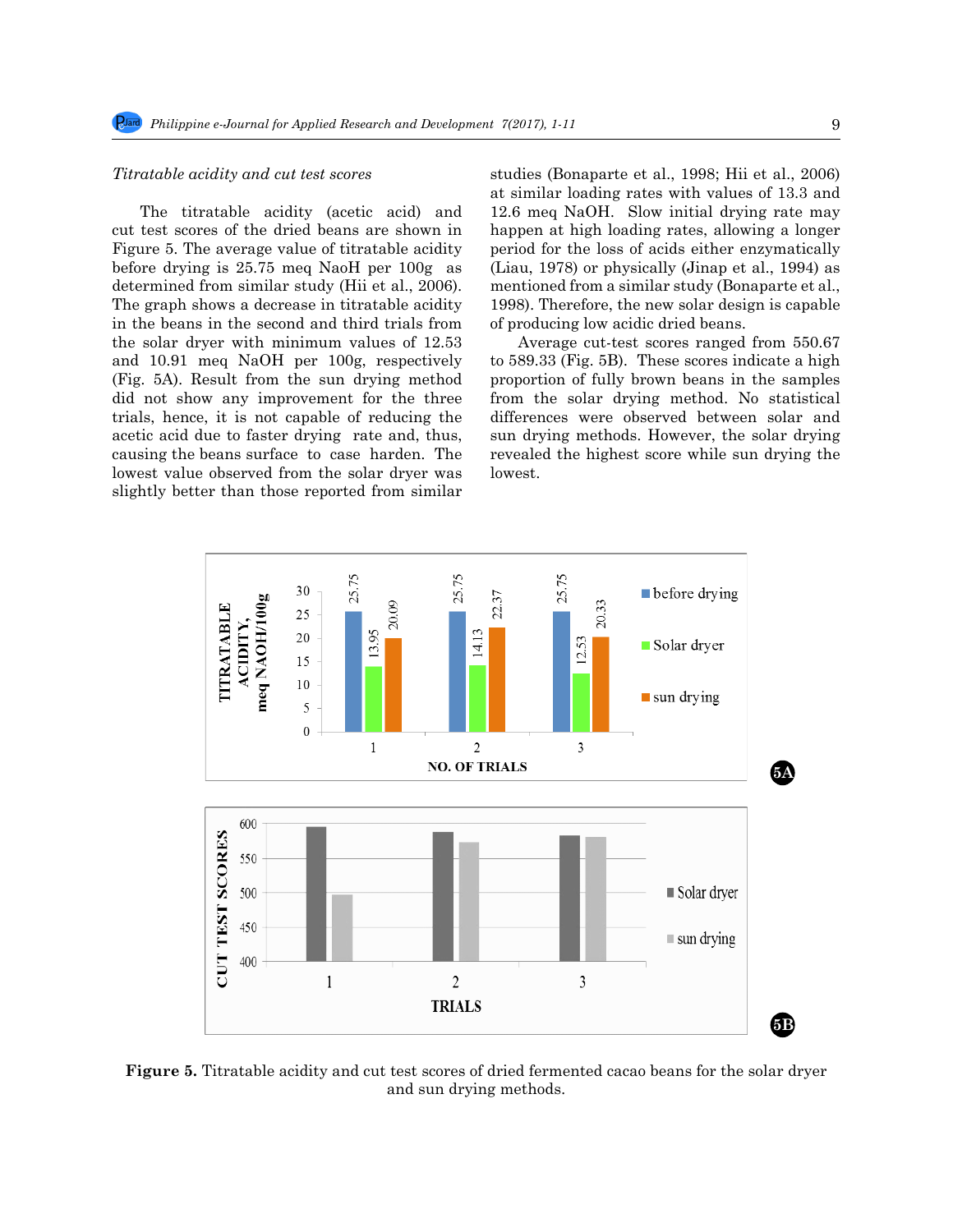The final moisture contents of the dried fermented cacao beans from both drying methods were within the desired value of 7-8%. No statistical difference existed between the solar drying and sun drying methods.

## **Conclusion**

The new indirect solar dryer design was capable of reducing the acetic acid of fermented beans. The ability of the dryer to remove moisture slowly allowed the acetic acid to vaporize from the beans efficiently. Increasing the frequency of beans turning and the airflow velocity has also reduced significantly the drying time. Shortening the drying time did not lessen the efficiency of acetic acid removal but rather improved the appearance of the dried beans. Finally, high cut test score revealed that the dried beans from the solar dryer can result in products with the distinctive chocolate flavor.

# **Acknowledgements**

We acknowledge research funding provided by PCIEERD-DOST given on May 1, 2014.

## **References**

- Afoakwa, E.O., Peterson, A., Fowler, M. and A. Ryan. Flavor formation and character in cocoa and chocolate: a critical review. *Critical Reviews in Food Science and Nutrition*, 48, 840–57.
- Ajala, A.S., and Ojewande, K.O. (2014). Study on drying of fermented cocoa beans (Theobroma cacao). *International Journal of Innovation and Applied Studies*, *6*(2), 931-936.
- Barel, M. (1998). The first transformation of cocoa. *Cahiers des Ingenueurs Agronomes*, *448*, 14-15.
- Bonaparte, A., Alikhani, Z., Madramootoo, C.A. and Raghavan,V. (1998). Some quality characteristics of solar-dried cocoa beans in St. Lucia. *Journal of the Science of Food and Agriculture*, *76*, 553-558.
- Camu, N., De Winter, T., Addo, S.K., Takrama, J.S., Bernaert, H. and De Vuyst, L. (2008).

Fermentation of cocoa beans; Influence of microbial activities and polyphenol concentrations on the flavor of chocolate. *Journal of the Science of Food and Agriculture*, *88*, 2288-2297.

- Cengel, Y. A. (2008). *Thermodynamics an Engineering Approach.* New York: McGraw Hill.
- Duffie, J.A. and Beckman, W.A. (2006). *Solar Engineering of Thermal Processes.* New York: John Wiley and Sons.
- Fagunwa, A.O., Koya, O. A., and Faborode, M.O. (2009). Development of an intermittent solar dryer for cocoa beans. *Agricultural Engineering International: the CIGR Ejournal*, *11*, 1-4.
- Hii, C.L., Rahman, R.A., Jinap, S. and Che Man, Y.B. (2006). Quality of cocoa beans dried using a direct solar dryer at different loadings. *Journal of the Science of Food and Agriculture*, *86*, 1237–1243.
- Itodo, I.N., Obetta, S.E., and Satimehin, A.A. (2002). Evaluation of a solar crop dryer for rural applications in Nigeria. *Botswana Journal of Technology*, *11*, 58-62.
- Jinap, S., Thien, J. and Yap, T.N. (1994). Effect of drying on acidity and volatile fatty acids content of cocoa beans. *Journal of the Science of Food and Agriculture*, *65*, 67-75.
- Liau. H.T.L. (1978). "The criteria and mechanism for the removal of cocoa bean acidity." In *Proceedings of the international conference on cocoa and coconuts, Kuala Lumpur*. Retrieved from: <u>[agris.fao.org/agrissearch/](http://agris.fao.org/agris-search/search.do?recordID=MY19790379831)</u> [search.do?recordID=MY19790379831](http://agris.fao.org/agris-search/search.do?recordID=MY19790379831)
- Musa, N.A. (2012). Drying characteristics of cocoa beans using an artificial dryer. *Journal of Engineering and Applied Sciences*, *7*(2), 194-197.
- Onigbogi I.O, Sobowale, S. S and Ezekoma, O.S (2012). Design, Construction and Evaluation of a Small Scale Solar Dryer. *Journal of Engineering and Applied Science, 4*(2), 8-21.
- Pangavhane, D. R., Sawhney, R. L., and Sarsavadia, P. N. (2002). Design, development and performance testing of a new natural convection solar dryer. *Energy, 27*, 579-590.
- Paul, B. and Singh, S.P. (2013). Design, development, and performance evaluation of solar dryer with mirror booster for red chili